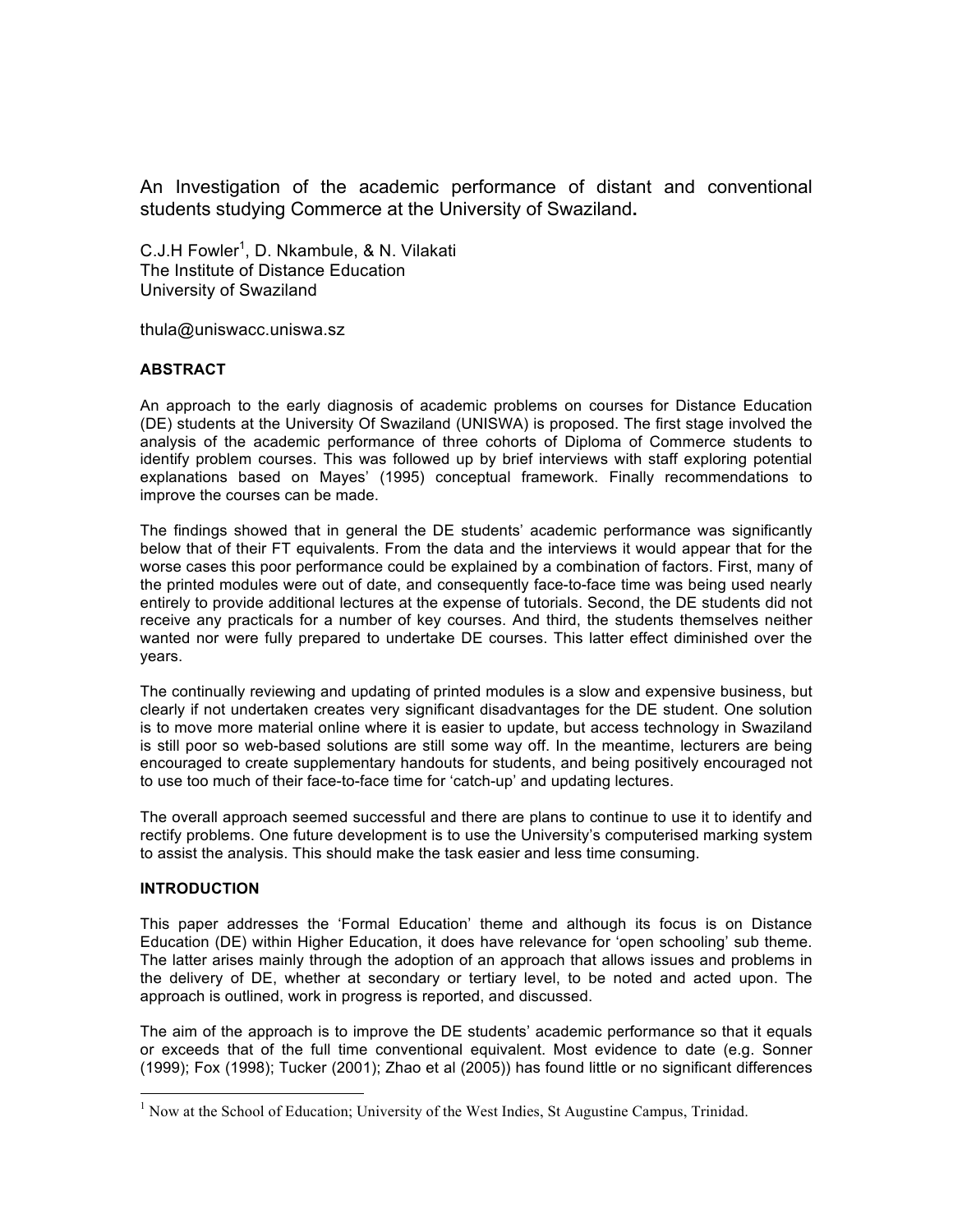between the performances of the two sets of students. These results take into account factors like the age (DE students are mainly older), sex (usually more females) and level of formal qualification (usually lower for the DE Student) of the students. Other studies (e.g. Berge, Z & Huang (2004)) do note, however, that the attrition rates are much higher for DE course, and so some form of selection is taking place over time, with perhaps the richer, more motivated and able students surviving the course. Some studies (e.g. Souder (1993), Deka & McMurry (2006)) have found DE students outperforming their conventional counterparts and attribute this to the meaningful use of technology.

Most of these studies have been based on samples drawn from developed countries using educational technologies not always available in the developing world. The Institute of Distance Education at the University of Swaziland (UNISWA), for example, relies on the old UK Open University model, of delivering its conceptual material through printed modules, reinforced by a limited number of face-to-face lectures and tutorials held on Saturdays at various regional centres.

Magagula & Ngwenya (2004) examined the background characteristics and their effects, if any, on the academic performance of one UNISWA cohort of 210 BA Humanities students, 90 of whom were in the DE mode. The profiles (age, sex, marital status, age, education level and employment status) of the students were remarkably similar, although there were more single and female campus learners. Both groups had a majority of 20-25 years old and for the DE mode most of these were unemployed. These results suggest that most IDE students are not the archetypical older and employed student, but consist of school leavers who failed to get places on conventional courses.

With respect to academic performance, Magagula & Ngwenya found that the off-campus significantly outperformed the on campus students in three out of six subject areas. They believed that these results supported the arguments of Perry and Rumble (1987) that the printed material was far better organised, structured and presented than the equivalent lectured material. However, Magagula & Ngwenya only used one student cohort or year, only one Degree (Humanities) and used frequencies of grade classifications (number of 'A's' 'B's' 'C's' etc) rather than the actual percentage mark as their academic performance data. The loss of information and sensitivity of their analysis on frequencies would be quite marked.

Sukati et al (2006) built upon Magagula & Ngwenya's study, by including three cohorts (the same students over three years (1996-1999)), the use of percentages rather than grades as their dependent variable, and the co-varying out of factors like age and academic qualifications from the analysis. The programme area, however, remained the BA in Humanities. In general, mode of study only had a significant effect on one course – Academic Communication Skills – where full time students outperformed the DE students. Sukati et al did, however, find some significant mode by year interaction for some courses. In History the DE students outperformed the FT ones in Year 1 only, and performed less well in the subsequent years. In contrast, for Theology & Religious Studies the opposite pattern emerged. Over all courses DE students showed significantly poorer performance in Year 1 with little or no differences in Year 2 and Year 3. The Year by Mode effect was explained by the DE students taking time to adjust to their new learning mode (cf Moore (1994)). What is more difficult to explain, and was not discussed by Sukati et al is why their results on essentially the same set of students were so different from those found by Magagula & Ngwenya. The use of more than one year, analysis of percentages rather than frequencies and the more careful control of possible confounding factors (age, sex and entry qualifications) suggest that Sukati et al's results may be more detailed.

The current study on IDE students' performance differs from the previous studies in a number of ways. First it uses Diploma of Commerce students; secondly later cohorts are used (2007 to 2009); thirdly the year effect was a between rather than a within subject variable (i.e. cross sectional - different subjects in each year), and finally sex, age and entry qualification were not controlled for. Although essentially the same question is being asked – Are there differences in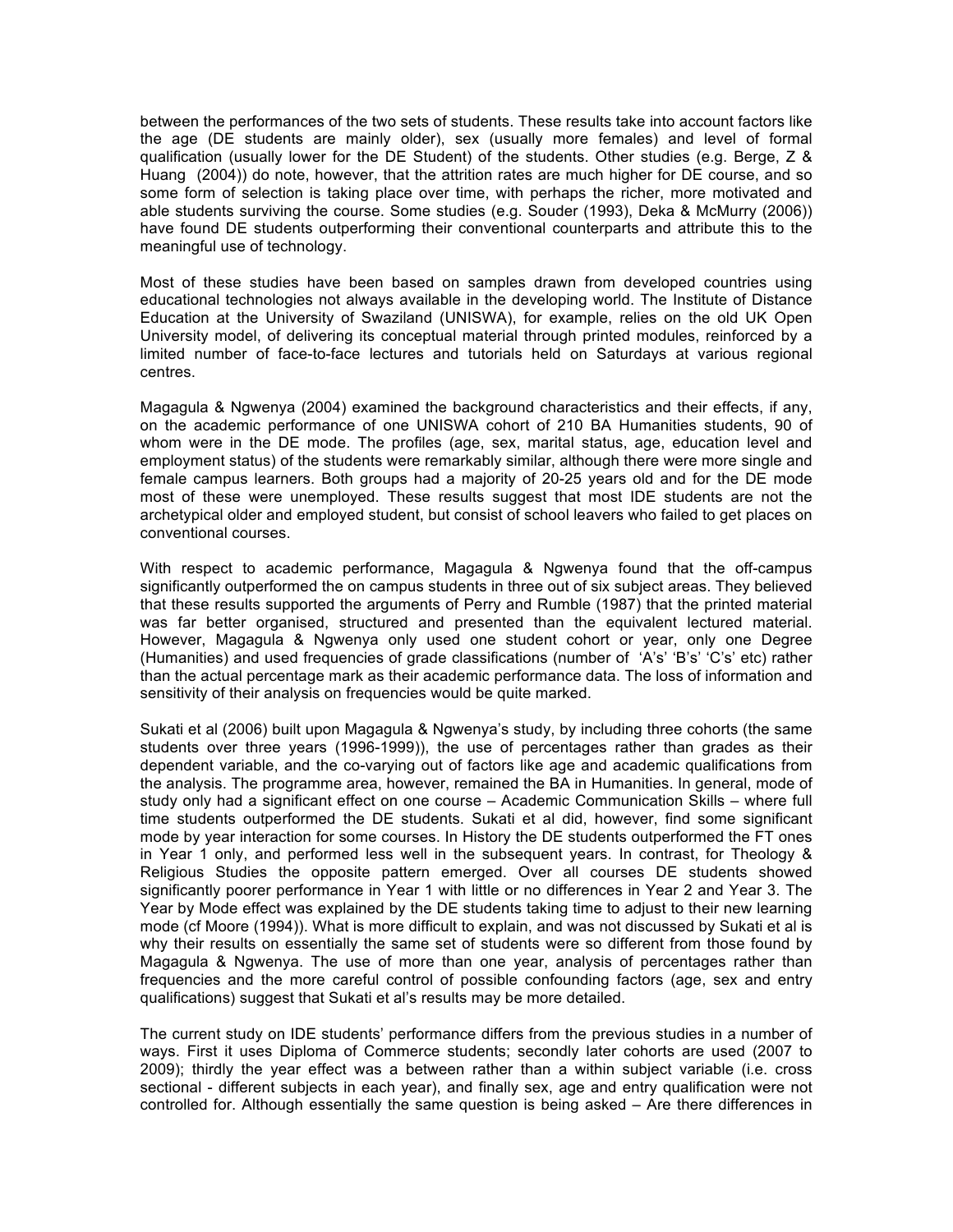the academic performance of the two set of students? – the current study is more diagnostic. The intention is to use the differences in academic performances to probe more deeply in an attempt to uncover the underlying causes for any differences. This requires a different approach from the previous studies.

# **APPROACH**

The overall approach employs three stages. The first stage involves the analysis of the UNISWA's DE and their FT counterpart's year end examination results. These result include the continuous assessment and written examination components. Ideally, factors like age, sex and initial qualifications should be factored out of the analysis. At this formative or pilot phase, however, these were not factored out. At this first stage, evidence of problems may be uncovered but no real explanation can be offered. The second stage is to undertake a deeper analysis of the evidence to see if any underlying causes can be uncovered or suggested. This second and more conceptual level of analysis is based around the use of Mayes' (1995) conceptual framework.

Mayes' framework proposes three main stages of learning: conceptualisation, construction and dialogue. At the conceptualisation stage the student comes into contact with new concepts. For the FT student this is achieved mainly through the lectures, reading textbooks and so on. For the DE student, the printed module is designed to be self contained replacement for the lectures. Both set of students are, in theory, exposed to similar construction and dialogue stages. The construction stage, where students are given authentic tasks to do in order to deepen their understanding is achieved in both modes by face-to-face practicals and seminars. The dialogue stage allows students the opportunity to engage in debates and discussions based on a good understanding of the concepts and from which new concepts may emerge. Again both the DE and FT students undertake face-to-face tutorials where dialogue should take place. All things being equal, a differential performance between the two groups should be attributed to only differences at the conceptualisation stage, though clearly to draw this conclusion, the investigators must be satisfied that the face-to-face experiences of FT and DE students are equivalent

From the use of Mayes' framework we can offer at least three explanations for any differences in academic performance between the two groups of students:

i) poorer conceptual materials (the modules vs. the lectures) or limited access to conceptual resources (e.g. text books etc);

ii) the quality and quantity of practical sessions to support the construction stage of learning;

iii) fewer opportunities to engage in debates and discussion either informally (peer-topeer; learner-teacher) or formally (tutorials) to support the dialogue stage of learning.

The next step is to undertake in-depth interviews with teaching, administrative staff and selected students of any course identified as having differential academic performance between the two modes. These interviews will explore whether there is any evidence to support any one of Mayes' three explanations or indeed evidence for any other explanation.

Finally at the third stage, the investigator will make recommendations on what, if any, remedial actions should be taken.

#### **RESULTS**

The academic performance of three cohorts (2007, 2008, and 2009) of DE and FT students reading for a Diploma in Commerce were analysed. Within each year of study, a number of different courses were undertaken by both full time and IDE students (see Table 1). Further, the number of students across the Years varies, especially in Year 3 (see also Table 1). The first two years show slight variations due to removal of students who either failed to submit their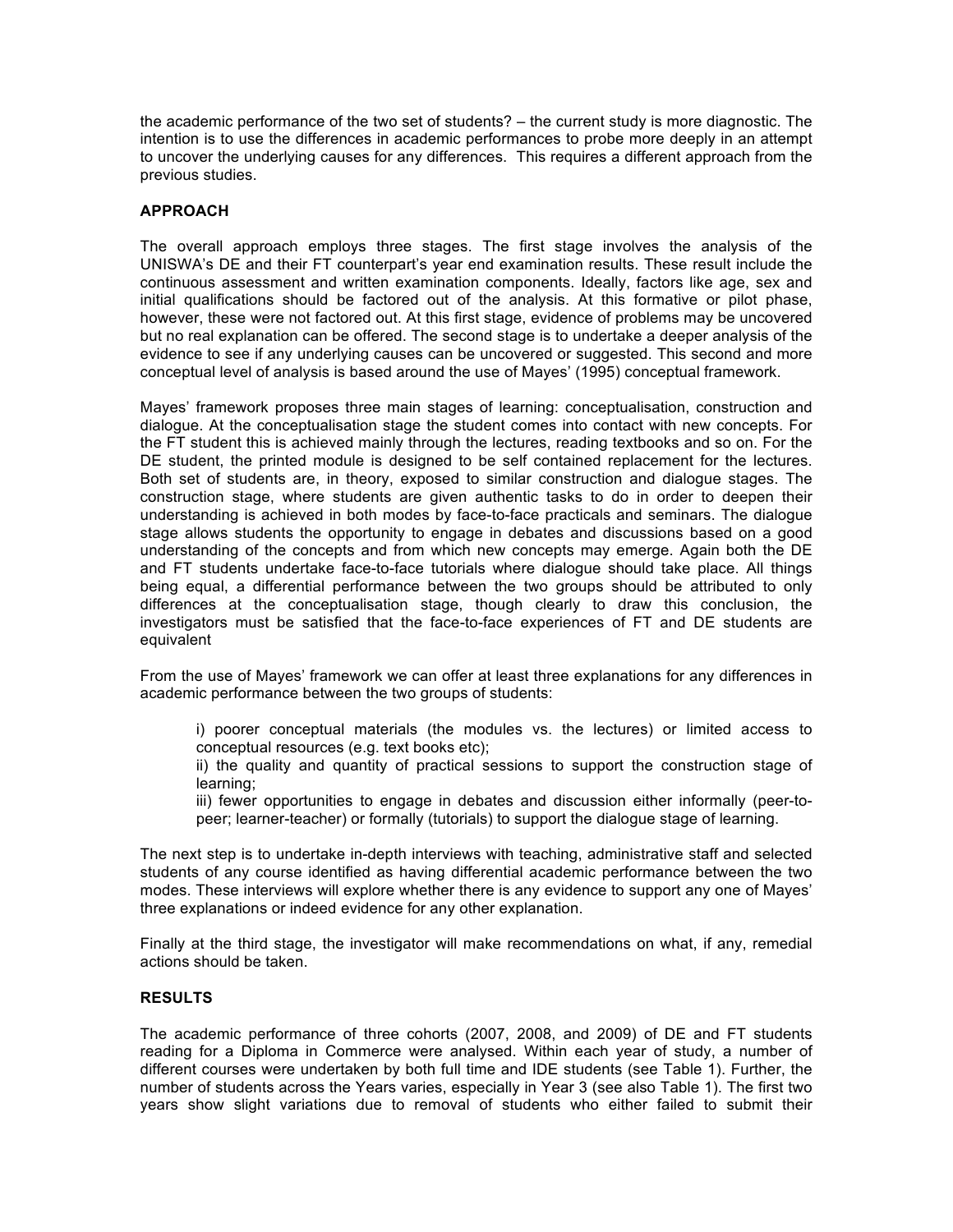continuous assessment or sit their written examination (i.e. the 'zero' out layers were removed), or students who failed to progress to year 2. The Year 3 numbers are higher because of students joining from older schemes (e.g. Diploma in Accounting and Business) or direct entries into the year from other Colleges.

The dependent variable was the student final mark that takes into account both performance on their continuous assessment and written examination. The varying number of different courses in each year<sup>2</sup> made it necessary to analyses each year separately, requiring three separate split plot analysis (with course being the within subject variable and mode the between subject variable).

| Year    | <b>IDE Students</b> | <b>FT Students</b> | <b>Total Number</b> | Course                                                                 |
|---------|---------------------|--------------------|---------------------|------------------------------------------------------------------------|
| 1(2007) | 90                  | 129                | 219                 | AC101 - Introduction to<br>$1_{-}$                                     |
|         |                     |                    |                     | <b>Financial Accounting I</b>                                          |
|         |                     |                    |                     | <b>ACS</b><br>Academic<br>2.<br>1<br>$\equiv$                          |
|         |                     |                    |                     | <b>Communication Skills</b>                                            |
|         |                     |                    |                     | BA111 –<br><b>Business</b><br>3.                                       |
|         |                     |                    |                     | Environment                                                            |
|         |                     |                    |                     | BA112 - Introduction<br>4.<br>to                                       |
|         |                     |                    |                     | <b>Business Computing</b>                                              |
|         |                     |                    |                     | - Principles<br><b>BA113</b><br>of<br>5.                               |
|         |                     |                    |                     | Marketing                                                              |
|         |                     |                    |                     | <b>ECON</b><br>101 - Economic                                          |
|         |                     |                    |                     | Principles and Problems                                                |
|         |                     |                    |                     | <b>MS</b><br>101<br>Algebra,<br>$\frac{1}{2}$<br>7.                    |
|         |                     |                    |                     | Trigonometry<br>& Analytical                                           |
|         |                     |                    |                     | Geometry                                                               |
|         |                     |                    |                     | MS102<br>Calculus<br>for<br>8.<br>$-$                                  |
|         |                     |                    |                     | <b>Business &amp; Social Science</b>                                   |
| 2(2008) | 92                  | 105                | 197                 | 1. AC203 - Introduction to Cost                                        |
|         |                     |                    |                     | Accounting                                                             |
|         |                     |                    |                     | 2. ECON203- Macroeconomic                                              |
|         |                     |                    |                     | 3. ECON 201 - Microeconomic                                            |
|         |                     |                    |                     | ST230<br>4 <sup>1</sup>                                                |
|         |                     |                    |                     | <b>Descriptive/Inferential Statistics</b>                              |
| 3(2009) | 124                 | 135                | 259                 | 1. AC301 - Financial Accounting                                        |
|         |                     |                    |                     | $\mathbf{H}$                                                           |
|         |                     |                    |                     | 2. AC303 - Principles of Finance                                       |
|         |                     |                    |                     | and Banking                                                            |
|         |                     |                    |                     | 3. AC304 - Principles of taxation                                      |
|         |                     |                    |                     | and auditing                                                           |
|         |                     |                    |                     | 4. BA311 - Information systems I                                       |
|         |                     |                    |                     | <b>BA312</b><br>$\sim$ 100 $\sim$<br>5 <sub>1</sub><br><b>Business</b> |
|         |                     |                    |                     | Communication                                                          |
|         |                     |                    |                     | 6.<br><b>BA321</b><br>- Marketing                                      |
|         |                     |                    |                     | Management                                                             |
|         |                     |                    |                     | 7.<br><b>BA322</b><br>Organisational                                   |
|         |                     |                    |                     | Behaviour                                                              |

Table 1: Courses and Student Numbers

<sup>&</sup>lt;sup>2</sup> One problem is, for example, some Year 1 course are undertaken in Year 2 by the DE students, these could not be included in the analysis because there is no FT equivalent.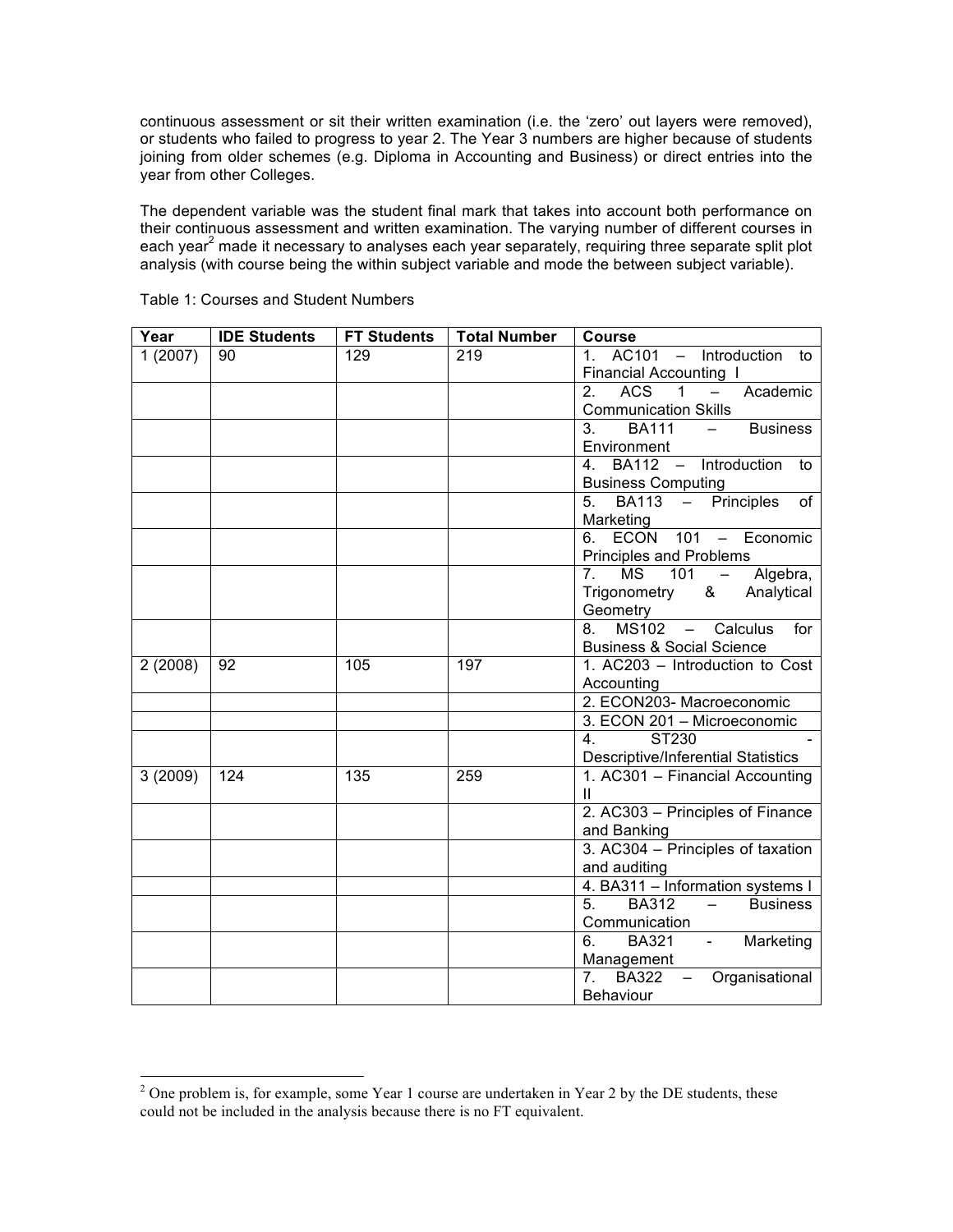The Year 1 analysis showed a significant mode effect (F=54.53, df 1, 217, P<0.001) with the FT students (mean 62.68%) outperforming their DE equivalents (Mean= 53.48%). There was also a significant course effect (overall mean= 58.9%; F=63.75, df 7, 1519, P<0.001), with Course 3 (BA111 – Business Environment; mean= 53.46%) and Course 4 (BA112 – Introduction to Business Computing, mean=51.29%) doing particularly badly and Course 7 (MS101 – Algebra, Trigonometry & Analytical Geometry; mean 66.3%) and Course 8 (MS102 – Calculus for Business and Social Sciences, mean= 70.1%) scoring higher than average. When the mode by course interaction (F= 5.19, df 7, 1519, P<.0.001) means are examined more carefully (see fig 1) then it appears that courses 3 (BA111- a 10.7% differences) and 4 (BA112 - a 17.6% difference) are particularly problematic for the DE student. Indeed the average score for DE students in both courses was a failing mark (BA112= 47.26%; BA113= 41.6%).



Fig 1: Course by Mode (FT=1) Interaction for Year 1.

The Year 2 Analysis showed similar mode effects (F=63.9, df 1, 194, F<0.001) to Year 1 with DE students performing very poorly (Mean=48.9%) compared to the FT students (Mean= 60.41%). The course effect was also significant (F=64.93, df 3, 582, P<0.001) with course 3 (Econ 201: Microeconomics; mean =62.1%)) scoring above the average (55.02%) and Course 4 (ST230: Descriptive/Inferential Statistics) scoring (49.01%). below the average.

The Year 2 course by mode interaction (F=19.47, df 3,582, P<0.001), identified Course 3 (Econ201: Microeconomics - 19% differences) and Course 4 (ST230 – Descriptive/Inferential Statistics - 13% difference) as being particularly problematic (see fig. 2). However, although the largest difference between modes is for Course 3, this appears to be mainly attributable to the exceptional performance of the FT students rather than the poor performance of the DE student. This is however not the case for Course 4 where the DE students appear to perform poorly compared to their other courses.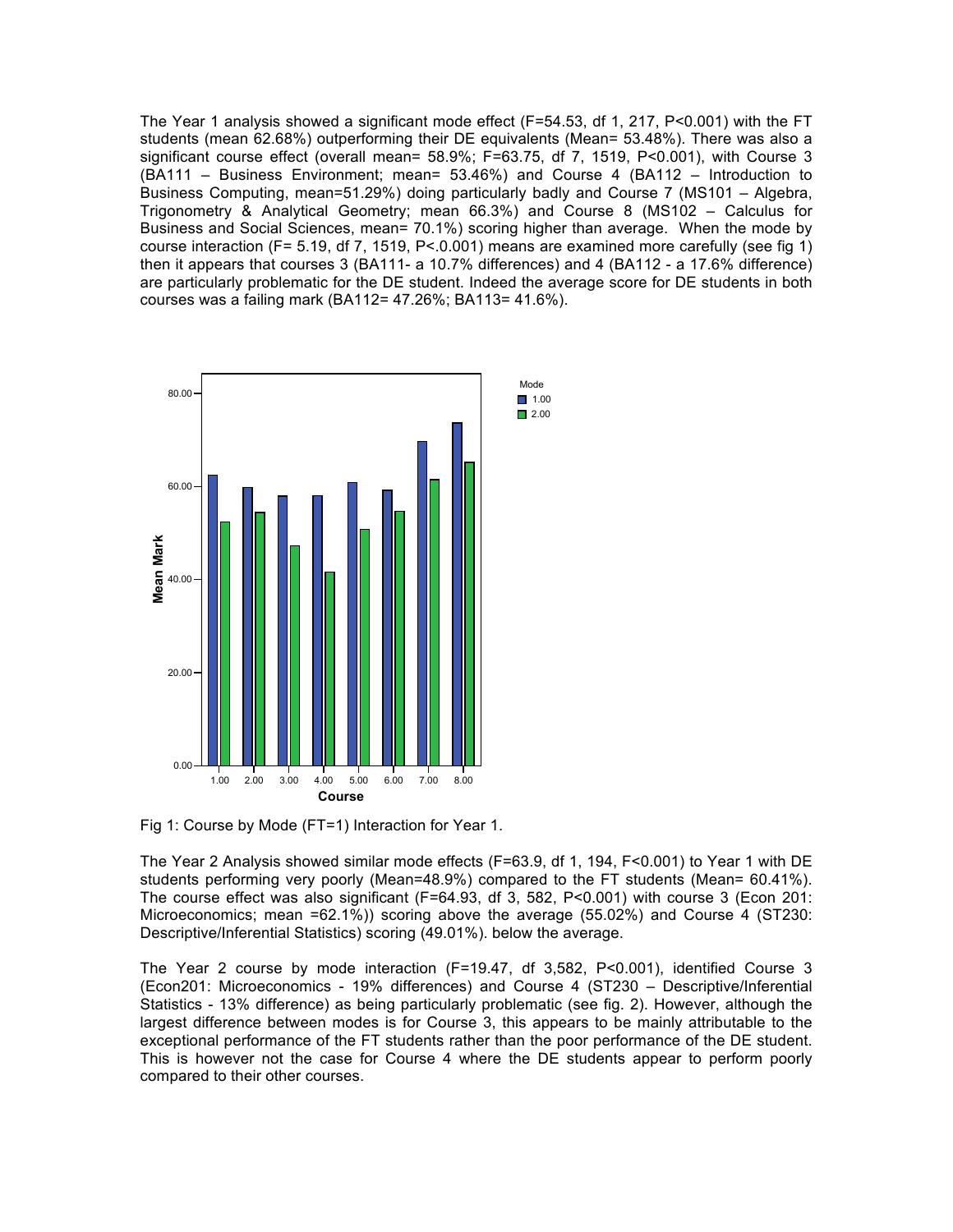

Fig 2: Course by Mode (FT=1) Interaction for Year 2.

The Year 3 analysis also showed a significant mode effect (F=69.97, df 1,258, P<0.001) with again the FT students (Mean=60.90%) outperforming the DE students (Mean=54.21%). There was also a significant course effect (F=94.80, df 6, 1548, P<0.001). Of particular note are Course 3: AC304: Principles of Taxation and Auditing; mean= 63.46%) and Course 6 (BA321: Marketing Management; mean=49.66%) doing better and worse respectively than the overall average (mean= 57.70%). A closer examination of the course by mode interaction (F=6.64, df 6,1548, P<0.001) suggest that both modes found courses 4 (BA311: Information Systems1), 5 (BA312:Business Communication) and 6 ((BA321: Marketing Management) particularly difficult (see fig. 3). The DE students performed notably badly in Course 6 (BA321) receiving an average mark of 43.77% compared to the FT students average of 55.02%. The DE students' performance is well below the 50% pass rate. In contrast although both sets of students performed relatively poorly in Course 5 (BA312: Business communication) there was only a small percentage difference (3%) between the two modes.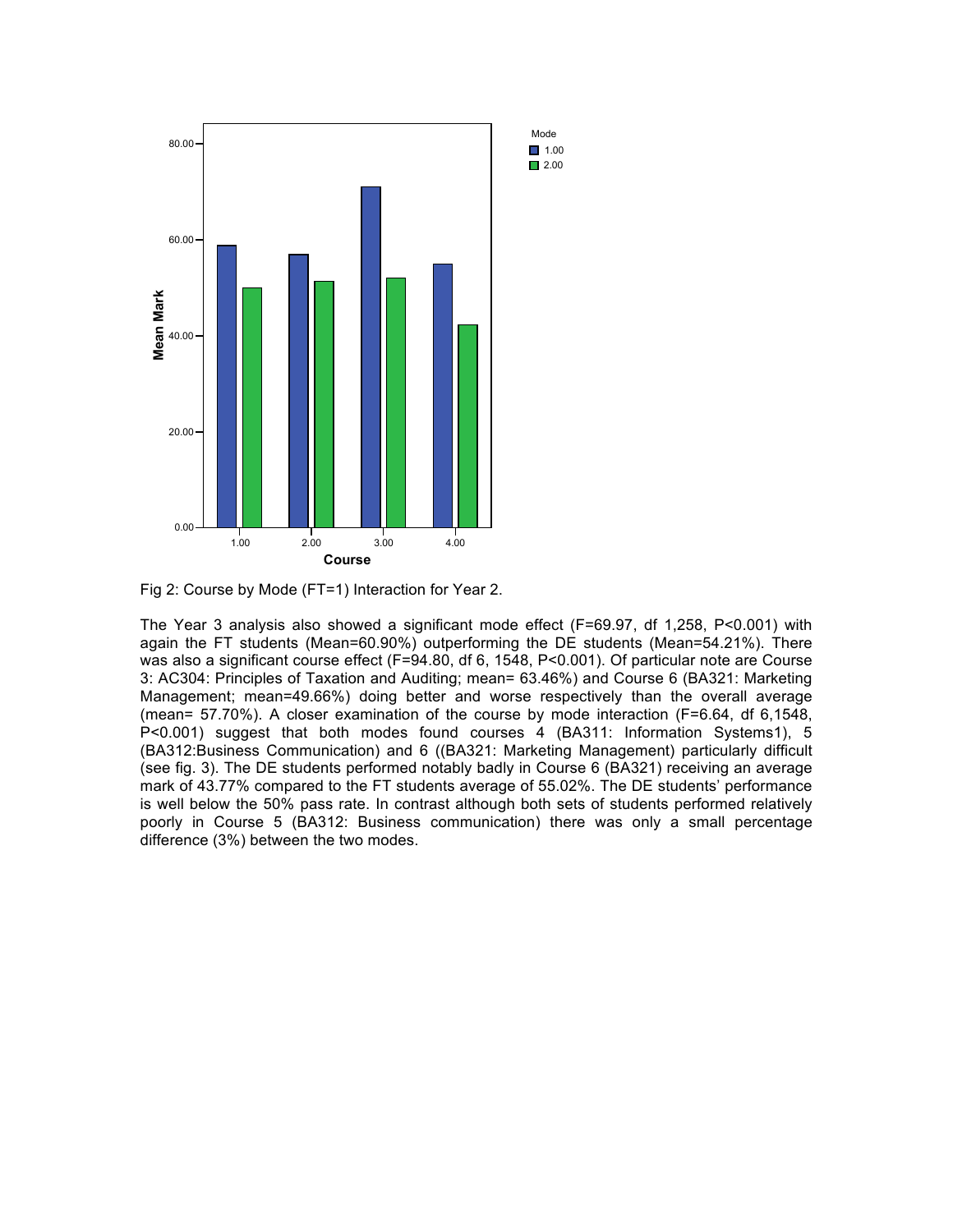

Fig 3: Course by Mode (FT=1) Interaction for Year 3.

Looking across all years, it is noticeable that the DE students' performance in Year 2 (48.91%) was poorer than their Year 1 (53.48%) and Year 3 (54.2%) performances.

## **DISCUSSION**

The results found that FT students consistently and significantly outperformed the DE student in all years with Year 2 being particularly poor for DE students, and Year 3 being the least problematic. The Year 2 effect may be due to the fact that in 2008, the students went on strike and the University closed from December to March. In theory the DE students should not have been affected, but most of the Commerce students were sympathetic to the strike or were intimidated by striking students and chose not to attend the Saturday classes. On returning some months later, the FT students had more opportunity to 'catch-up' whereas there were only a few Saturdays before the examinations for the DE students. The closing of the 'gap' in Year 3 may also be expected, as the students become more experienced and settled with the DE learning mode (cf Moore (1994).

It is also clear that DE students found certain courses particularly difficult and were outperformed by their FT counterparts by more than one grade. However, there is a need to distinguish between courses where DE students appear to be disadvantaged (a poor performance relative to their other courses) and those where the FT students appear to be advantaged (a better performance relative to their other courses). There was only one case where FT students appeared to be advantaged and that was for Course 3 (Econ 201: Microeconomics) in Year 2. Whereas in Year 1, DE students appeared to be seriously disadvantaged in Course 4 (BA112: Introduction to Business Computing). In Year 2 the main 'disadvantaged' course was ST230: Descriptive/Inferential statistics) and in Year 3 it was Course 6 (BA321: Marketing Management).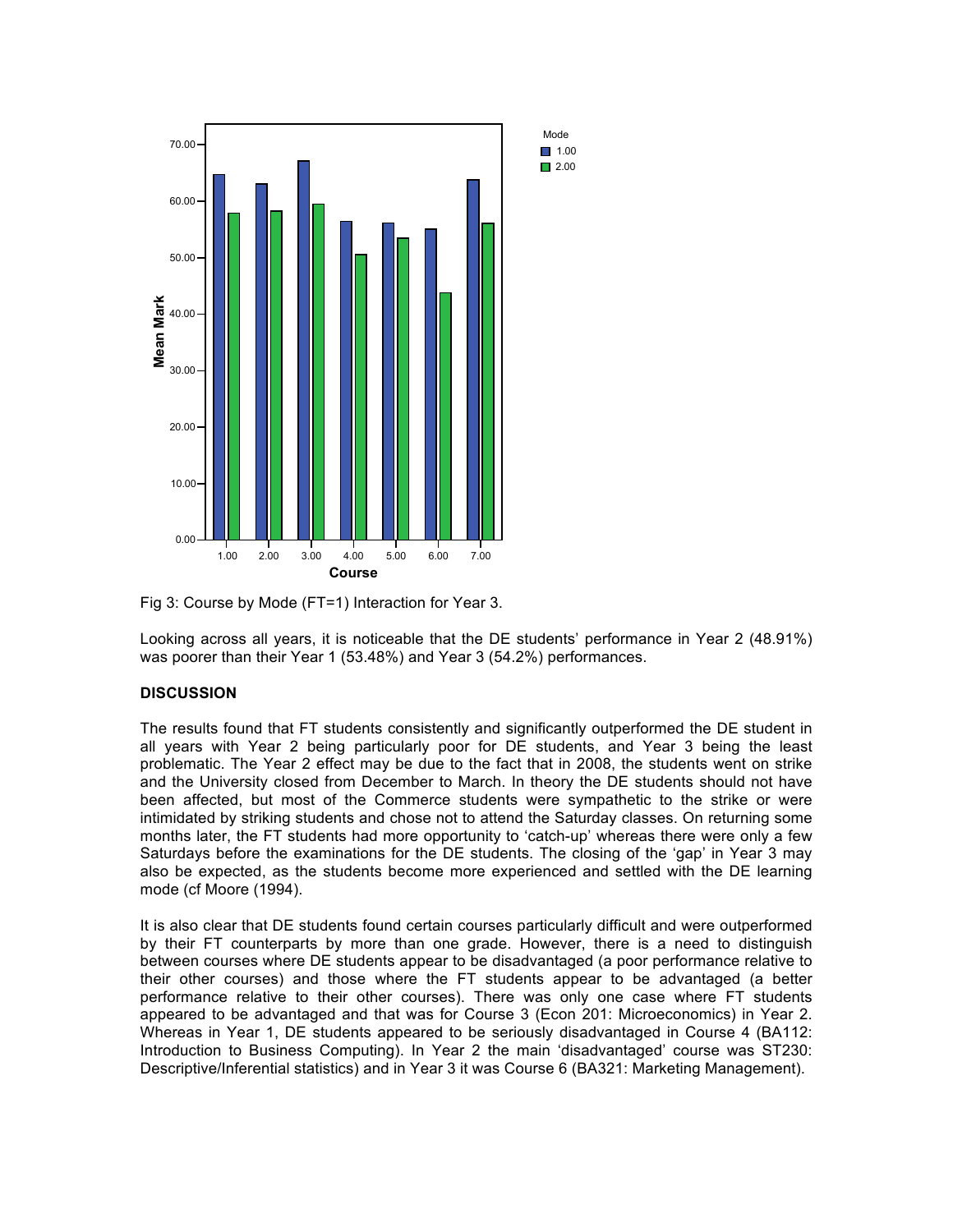One possible reason for ECON201 differential performance is that although the module was adequate it was clearly being supplemented by additional materials in lectures, to the extent that students were able to achieve passing grades in their examinations. The full time students, who have many more lectures, were probably receiving much more up-to-date content in their lectures allowing them to perform better in the examination.

The problem with BA112 (Introduction to Business Computing) appears mainly attributable to the lack of practicals. Unfortunately due to various logistical challenges including lack of time and limited access, the DE students received no practicals, and clearly practicals are essential for most computing courses. If UNISWA is to increase the number of face-to-face sessions to accommodate the practicals, then, the tutorial time needs to be used. Although students need both tutorial and practical time, with computer courses the impact of loss of practical rather than tutorial time is likely to be much greater.

Communication with the ST230 course lecturer suggested at least two possible explanations for the DE students poor performance. First, there is the usual problem of not enough lecturing time, and so tutorials soon become used as lectures. In this case the need for more lecturing time is less to do with updating modules but more to do with the need for time to do lots of problem solving exercises to help the students understand quite complex mathematical and statistical concepts. And secondly, the course was previously taught over two academic years, but now has been compressed into one academic year (two semesters). The lecturer believed, with some justification, that the major dip in DE performance occurred at that time.

The performance of the students on BA321 (Marketing Management) is also interesting. Both set of students did not do well but the DE students did particularly badly. The module was out of date (last revised in 2002) but still was acceptable. The issue with this course appears to be that the lecturer had very high expectations especially with respect to the amount of extra reading and work expected of the students. These types of demands, though laudable, put particular pressures on the DE students, and they were unable to meet them. Perhaps more work is required orientating the lecturers and tutors on what is reasonable to expect, in terms of workload, from FE and DE students.

These results do provide some support for using Mayes' framework. The problems appear to fall into one or more of three categories:

- Conceptualisation: Problems with the quality of the modules (mainly out of date); lecturers expectations going beyond that outlined in the modules
- Construction: Problems with the lack of time for practicals or working through problems
- Dialogue: too many tutorials being used as lectures because of the modules being out of date.

With respect to the other Swaziland studies, Magagula & Ngwenya (2004) found that DE students performed significantly better than their FT equivalents in 50% of the courses taken, whilst Sukati et al essentially found no significant differences whilst the current study found the DE performed significantly worse than their FT counterparts on all courses and in all years. One possible explanation is that the first two studies were undertaken using Humanities students and the current study used Commerce students. However, the student profile for all sets of students is very similar: most of the students being young and unemployed. A more likely explanation is one of time difference. Magagula & Ngwenya examined a 1996 cohort; Sukati et al, cohorts were slightly later (1996-1999) and the current study used 2007-2009 cohorts. Over the ten years and more, many things may have changed. Certainly the number of programmes being offered has increased as well as the number of students within each programme. This has undoubtedly put a strain on the logistics of running tutorials with sensible numbers, and generally tracking and supporting the individual student. Equally over time many of the modules have become dated, and a significant number are awaiting revisions or major rewritings. It is likely that this combination of increasing student numbers impacting the quality of the face-to-face sessions